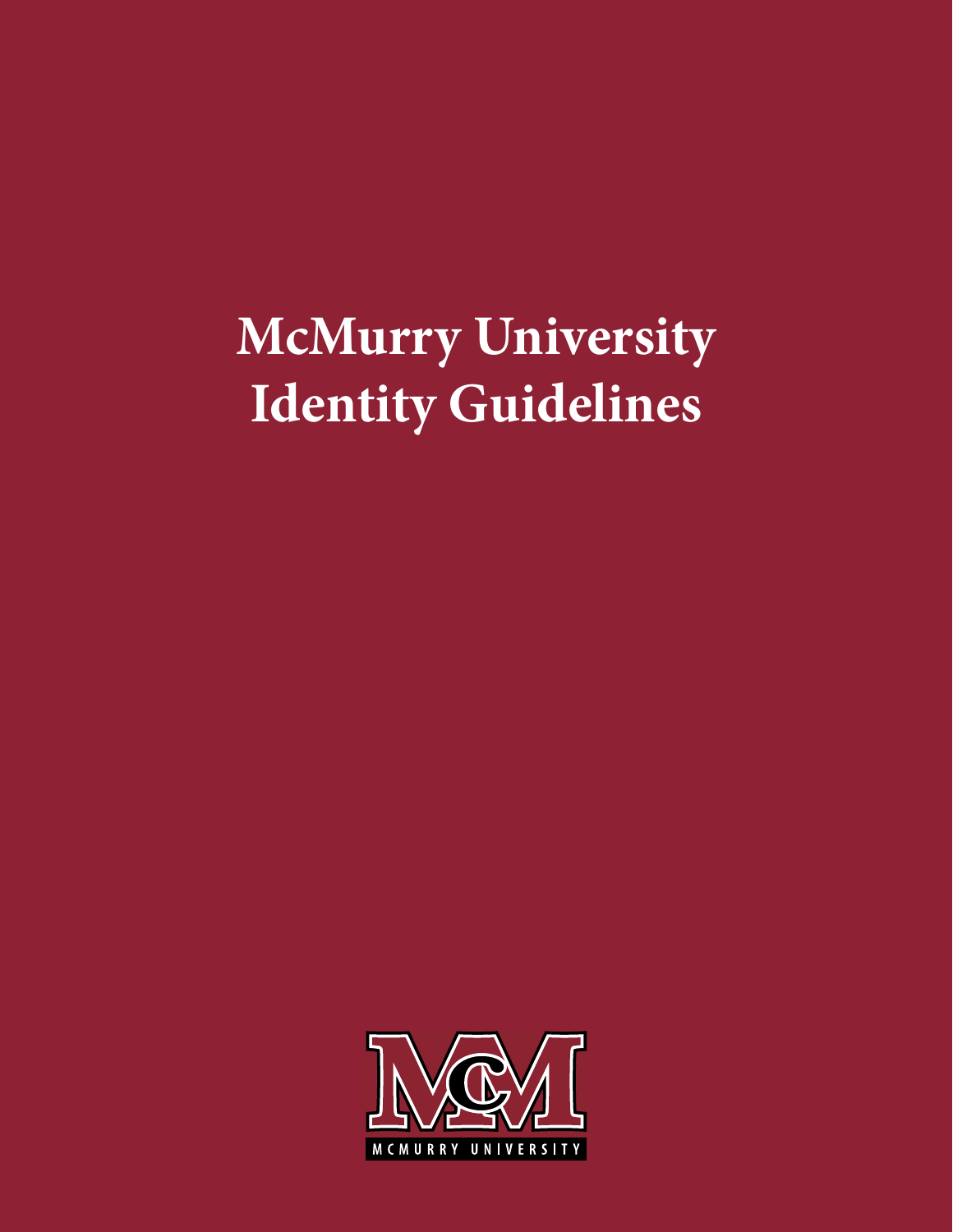# **Introduction**

McMurry University strives to present a clear and consistent image to the public that will embody its mission and values. It is our goal that through consistency, McMurry's logo and publications will represent the University with distinction and uphold its high reputation. To achieve this standard of excellence, the McMurry University Identity Guidelines were compiled to assist those using McMurry logos, colors and templates. Your participation in properly communicating our message and image is very important to our continued success.

Marketing and Communications (Marketing) is responsible for facilitating compliance with the guidelines set forth in this document.

If you have questions or need help with any of the guidelines or files mentioned in this documents, please contact:

**McMurry University Marketing and Communications** 1 McMurry University #938 Abilene, Texas 79697

[marketing@mcm.edu](mailto:marketing%40mcm.edu%20?subject=Identity%20Guidelines) 325-793-4609

# **Official McMurry Logos**

The primary McMurry logo should be used on **ALL** University publications except in special cases where alternate logos are more appropriate. Alternate logos should be reviewed and approved by Marketing.

### **Logo Permissions**

Please adhere to the following guidelines when using the primary McMurry logo. Contact Marketing for the proper color and sized logo.

The McMurry logo can only be printed in either maroon, black and white or single color of maroon, black or white.

Contact Marketing for the correct version of the logo that you need.

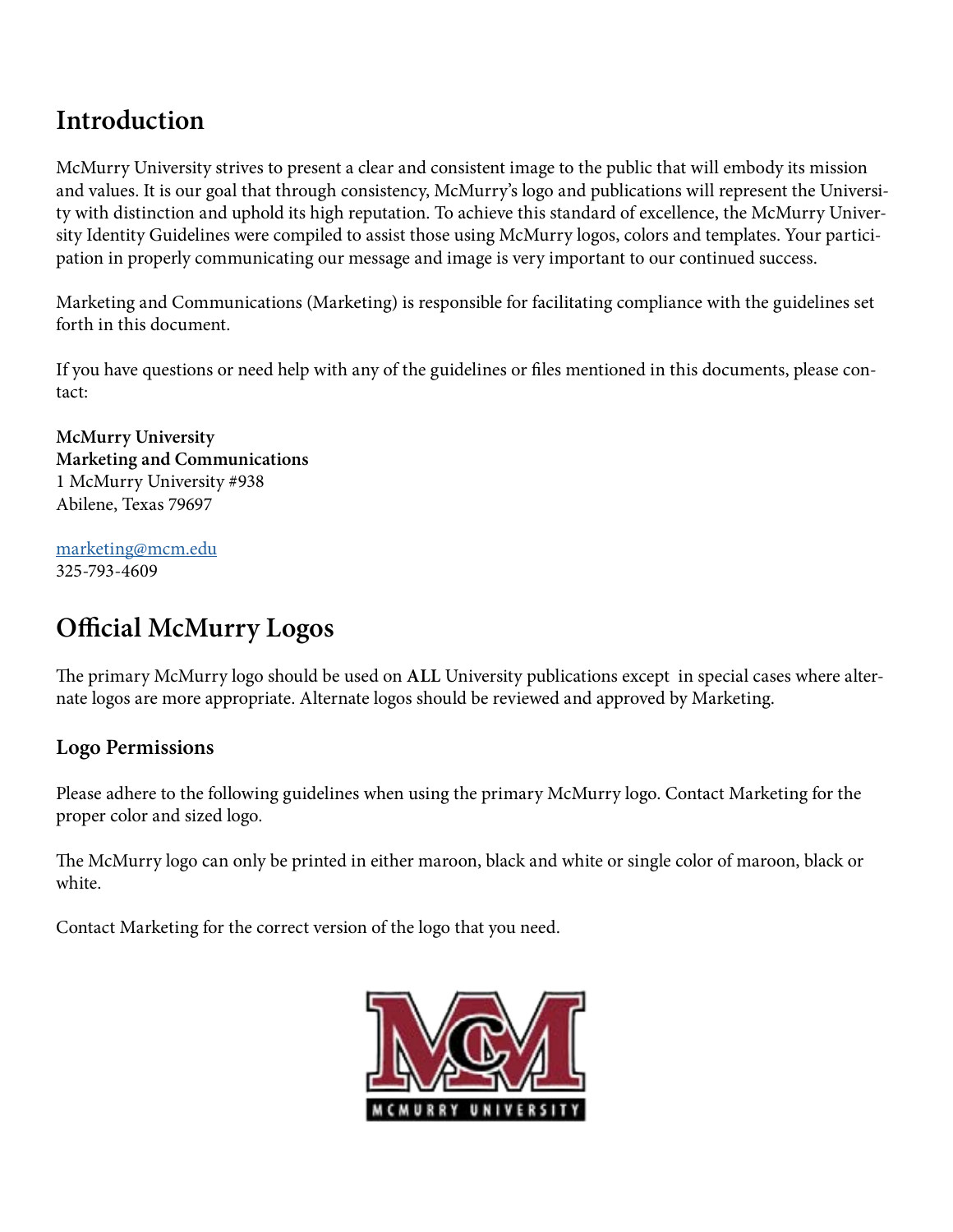The McMurry Logos cannot be manipulated in anyway. No alterations, additions or abbreviations can be made to the logo, including stretching any elements vertically or horizontally, placing text or graphics on top of the logo, and adding shadows, lighting effects or anything else that would violate the integrity of the logos.

Exception: The official logo may be watermarked in order to place text on top of it for special purposes, such as for use as the background of a note card, powerpoint, or logo. To do so, use the black and white version with a transparency of 50% or below. All watermarked logos used with text overlays must be approved by Marketing.

McMurry University has trademarked the McMurry logos.

### **Logo Use and Distribution**

The logo may be used for promotional items, as long as the design is approved by the Marketing. The logo is available in black and white and color in JPEG/PNG format. Approval must be secured from Marketing for logo distribution to any outside entities.

To obtain other files types please contact Marketing.

The McMurry logo with the department name under it should be used as the primary element for official Mc-Murry departments. To get your official logo, please contact Marketing.



### **Horizontal Logo-Secondary Logo**

The Horizontal logos below have also been approved as a secondary McMurry logo. Please adhere to the following guidelines when using the Block logo.

The Horizontal logos can only be used in maroon and white, black and white or white. The logo cannot be manipulated in any way.

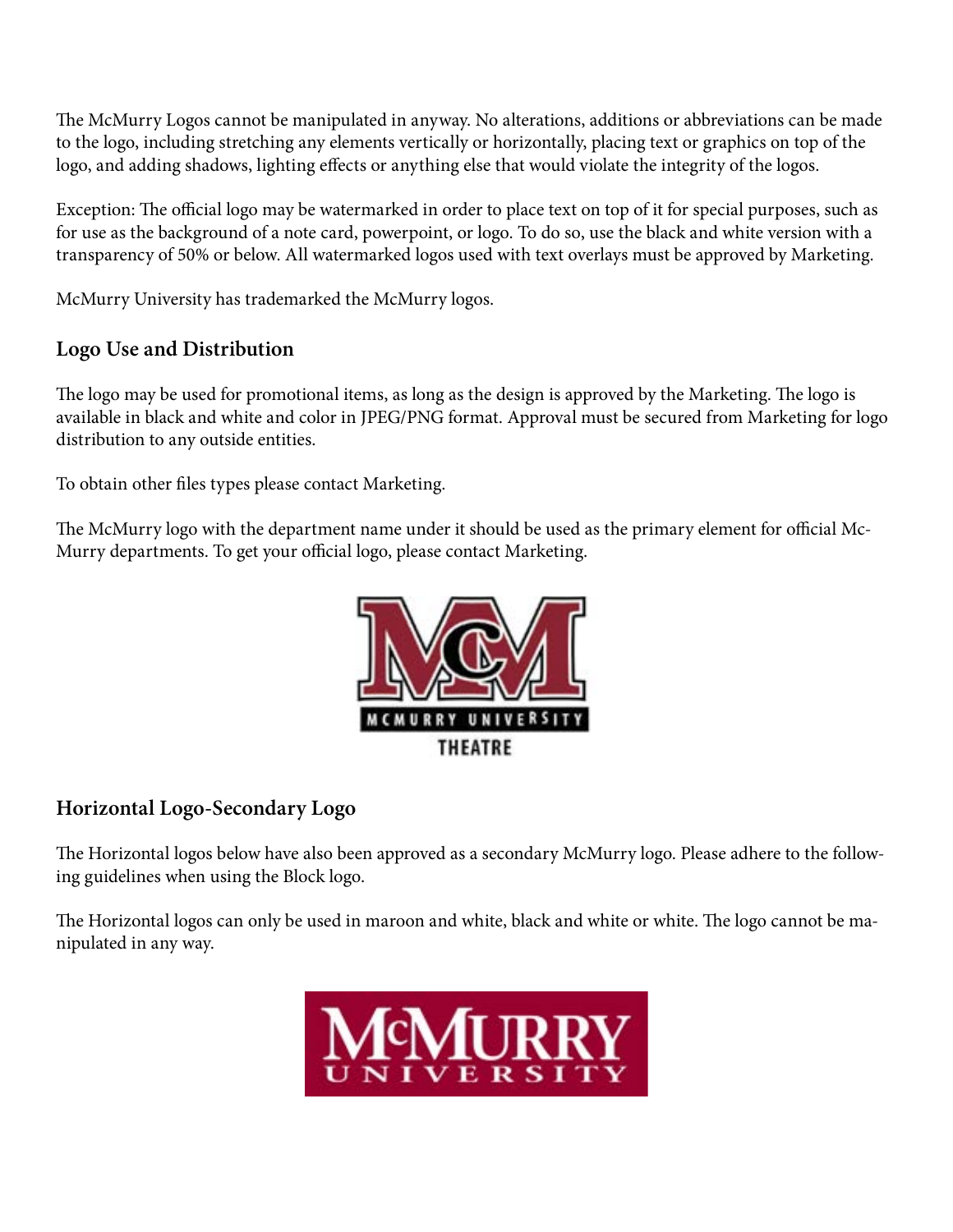### **Special Events Logos**

From time to time, special logos may be developed for fundraising or other special purposes. Contact Marketing for assistance or approval.

### **Athletics Logo**

There are certain variations to the War Hawks logo that have been reserved for use by our sports teams only. These may be obtained by contacting Marketing or Sports Information.

War Hawks logos may be used for print and promotional items, as long as the design is approved by Marketing or Sports Information. Approval must be secured for logo distribution to any outside entities. The logo cannot be manipulated in any way.



### **Mascot Name Specifications**

Please adhere to the following guidelines when using the War Hawks name:

War Hawks may only be used as two words. There are no exceptions to this rule. Please refrain from bunching the words together like: "WarHawks" or "Warhawks."

War Hawks may not be abbreviated. We are not the "Hawks." You must use both words at all times.

Our school, athletic programs and other university groups and organizations may be referred to only as "Mc-Murry" or the "War Hawks." No alternate nicknames for the War Hawks may be used, including Warbirds, 'Birds, Hawks, etc.

This includes athletic teams. Both men's and women's athletic teams will be known as "War Hawks" only. Refrain from using "Lady War Hawks," "Lady Hawks" or anything that would differentiate our female and male teams, since the nickname "War Hawks" is not gender-specific.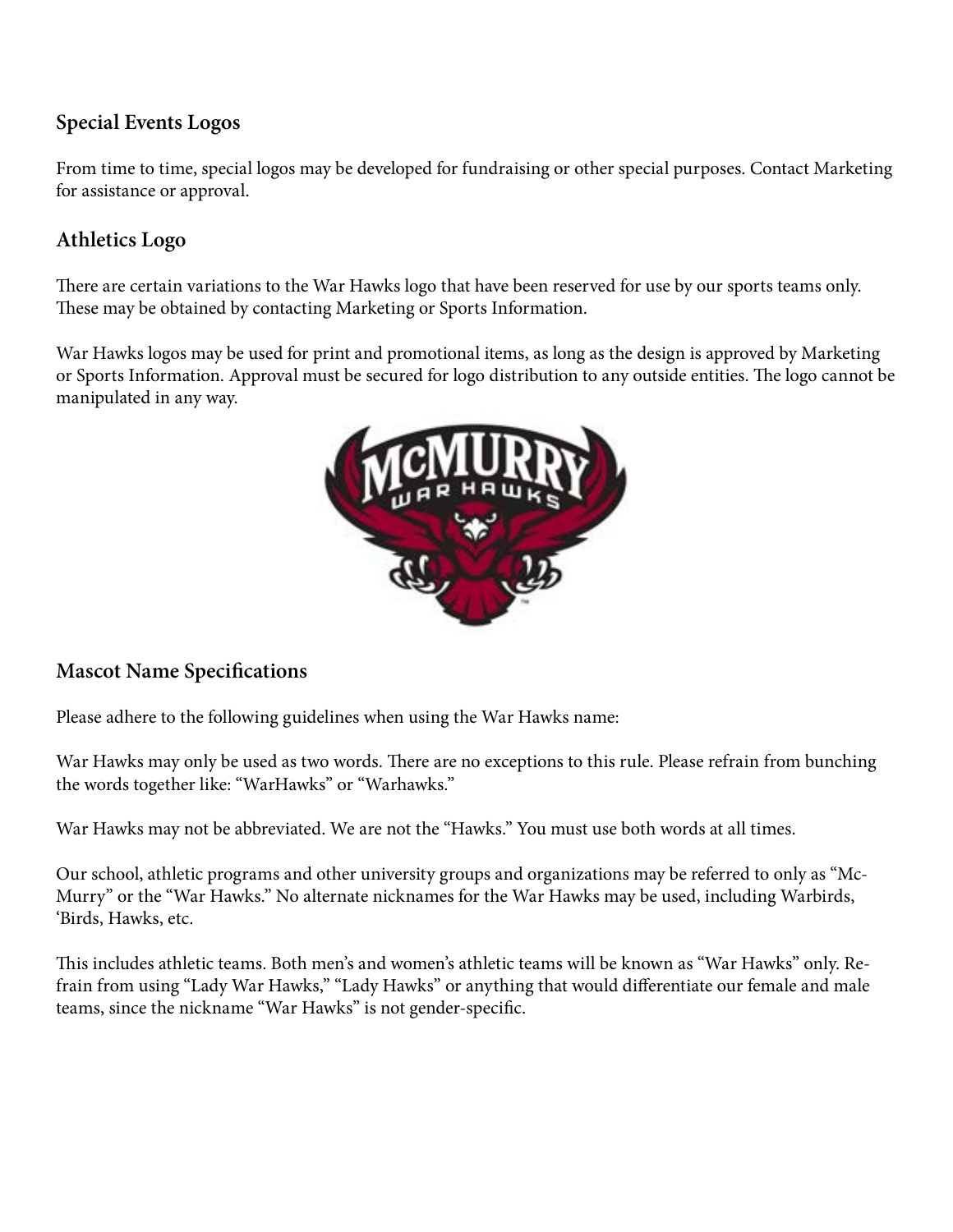### **Official Seal**

McMurry uses one official copyrighted seal. The official seal's use is reserved for presidential documents or documents of institutional and legal importance. The documents include diplomas, certificates, flags and official transcripts.

Use of the official seal is not permitted without written authorization from Marketing. A copy of the seal will be provided after approval is authorized.

### **Official McMurry Colors**

McMurry University's official school colors are maroon and white. It is acceptable to use other colors besides maroon and white as accent colors. However, maroon and white should be the dominant colors represented.

### **Official Maroon**

PMS (Pantone Matching System): 202 CMYK, or four-color process: 0, 100, 61, 43 RGB: 152, 0, 46 Web: #98002E

### **Official Fonts**

McMurry University's official school fonts are Minion Pro (serif) and Myriad Pro (sans serif). Body text should use either of the above fonts.

### **Accent Fonts**

In addition to the two official university fonts, you may use other fonts as accents. The War Hawks logos use the accent font Zeroes.

# **Official Correspondence**

The correct ways to write a McMurry address is:

McMurry University 1 McMurry University #Your box number Abilene, Texas 79697 *Or*  McMurry University Department Name 1 McMurry University #Your box number Abilene, Texas 79697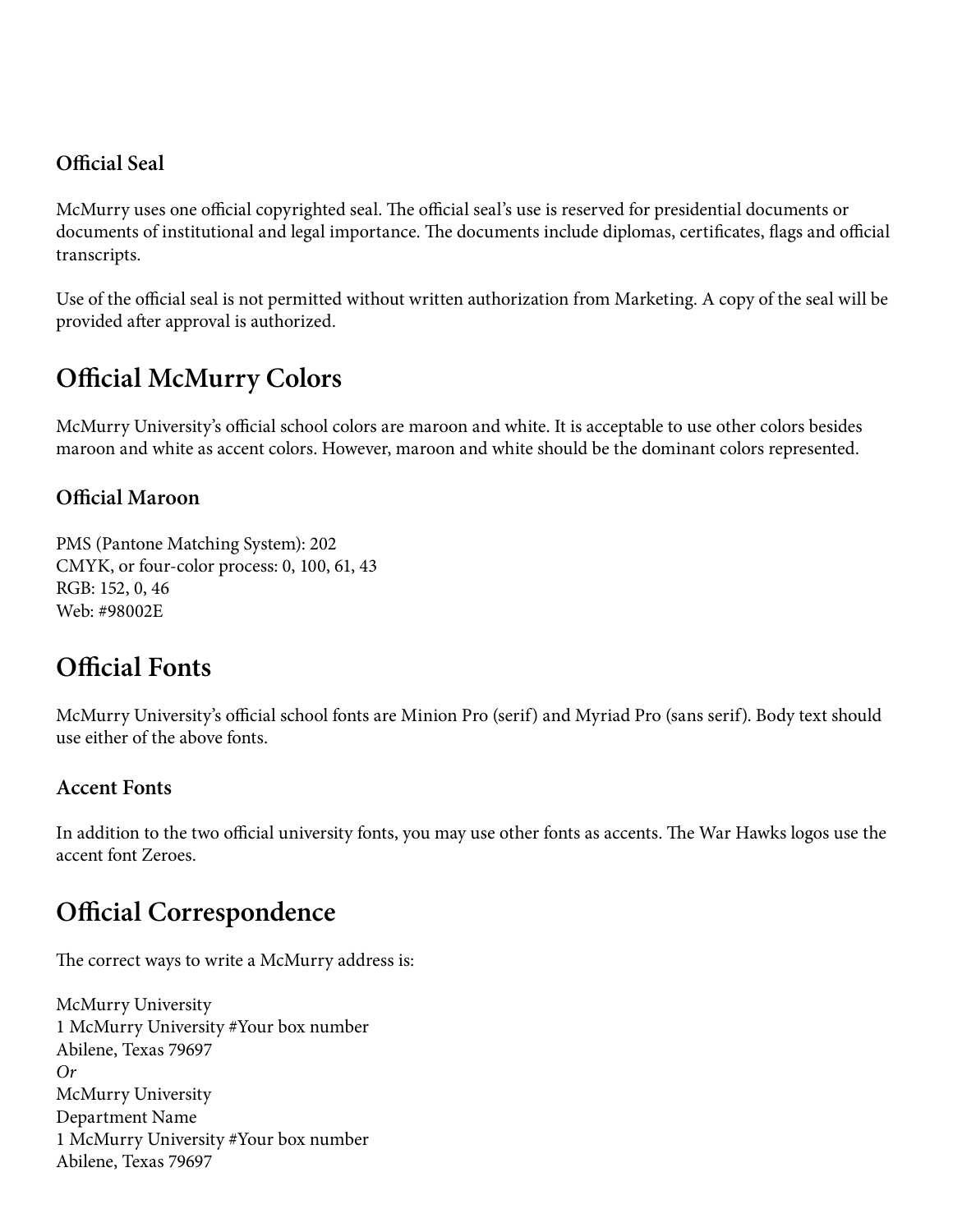### **Business Cards**

The official McMurry Business Card is to be used by all McMurry employees, except for those in the Athletics Department, who should use the Athletics Business Card. Please call the Print Shop at 325-793-4663 to order official nametags and business cards.

# **Letterhead**

The official McMurry letterhead and academic schools' letterheads can be printed in bulk or used as a template. Contac the Print Shop at 325-793-4663 or Marketing for a Microsoft Word template.

# **Email Signature**

As one of the most frequently used forms of communication, email messages should serve as a reflection of the institution. Because of the wide variety of formats used by faculty and staff, the University has adopted a standardized signature format to help email signatures reinforce the University's brand identity, as well as convey important contact information. A standard, consistent, and clean email signature will present a more professional appearance for the University.

The McMurry University email signatures should include your name, job title, department name, the name of the university, your phone number, email address and website. This information, along with all text in the email should be in either Calibri, Arial, Minion Pro Regular, Myriad Pro Regular, 11 point, black type except the name of the university in the signature, which should be bold in maroon. Only use one type of font in the email.

**Example:**

*Minimum number of lines of text five.*

Your Name, Department Title (required) Department Name (required)

**McMurry University** (required) (o) 325-793-4900 (required) | (c) 123-123-1234 [McM.edu](http://McM.edu) (required)

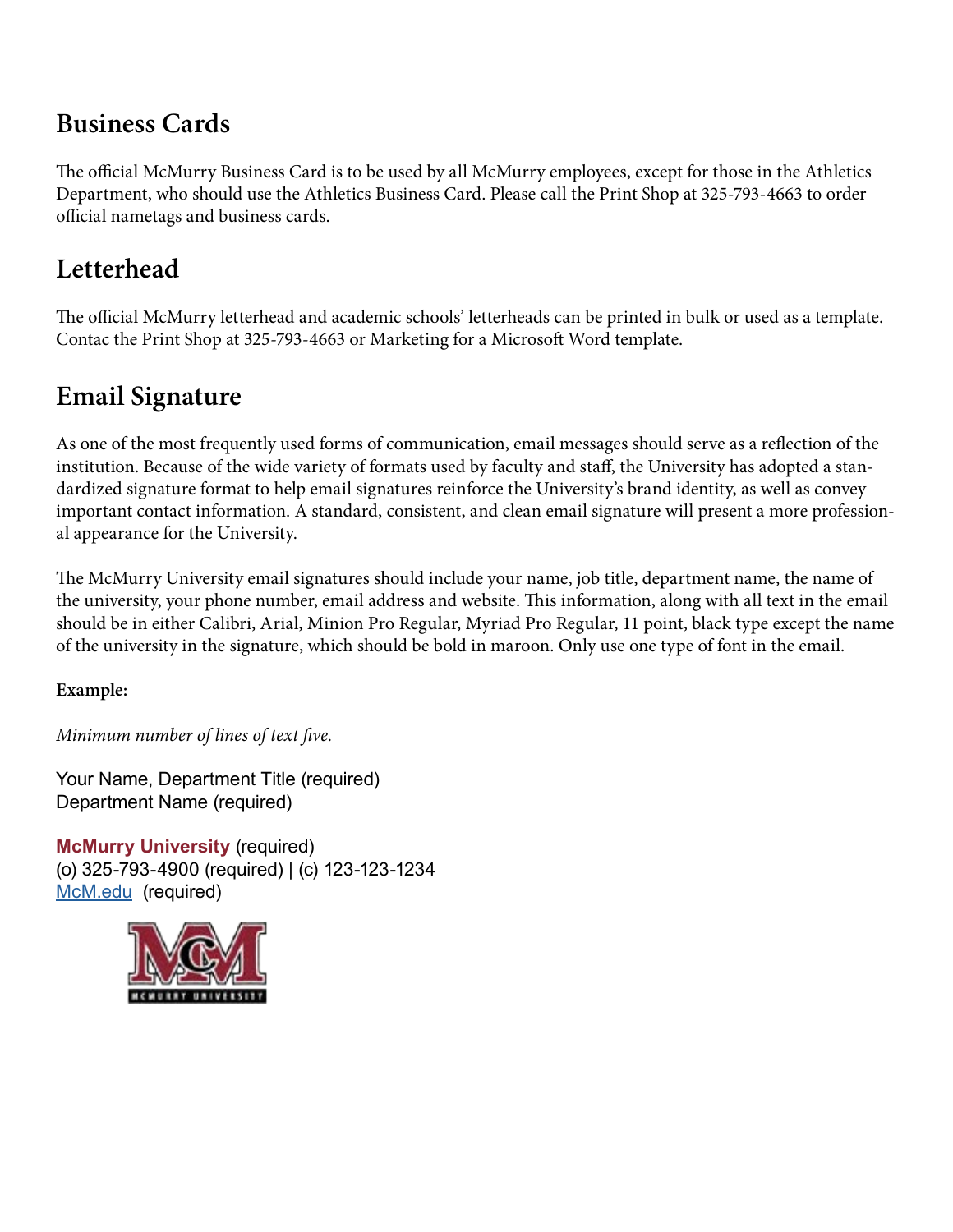*Maximum number of lines six.*

Your Name, Department Title (required) Department Name (required)

**McMurry University** (required) #1 McMurry University | # 938 | Abilene, TX 79697 (optional) (o) 325-793-4900 | © 325-665-1234 (optional) [McM.edu](http://McM.edu) I [Facebook I](https://www.facebook.com/mcmurryuniversity/) [Twitter](https://twitter.com/mcmuniv)



Remember less is more: Email signatures should not be longer than six lines. Go wider rather than longer, and use pipes (|) to separate components. Use a space between content and pipes. The pipe key is located above the enter key on a standard keyboard.

### **Logos**

Contact Marketing for a copy of the logo for your email signature. If you are part of McMurry Athletics and would like to use an approved team logo, please contact Marketing or Sports Information.

### **Quotes**

Quotes should not be used in a University email signature.

### **FAX Numbers**

Industry trends indicate that FAX is slipping in popularity as a mean of communication, so it's no longer necessary to list it.

### **Background Colors**

Please refrain from using watermarked, colored, or photographic backgrounds in your emails. Backgrounds often make your correspondence difficult to read and do not render appropriately in every email program. White is the only admissible background color for McMurry University emails.

#### Professional licenses or certifications

Feel free to add professional designations or certification directly after your name. For example: John Doe, FAIA or Jane Doe, M.B.A.